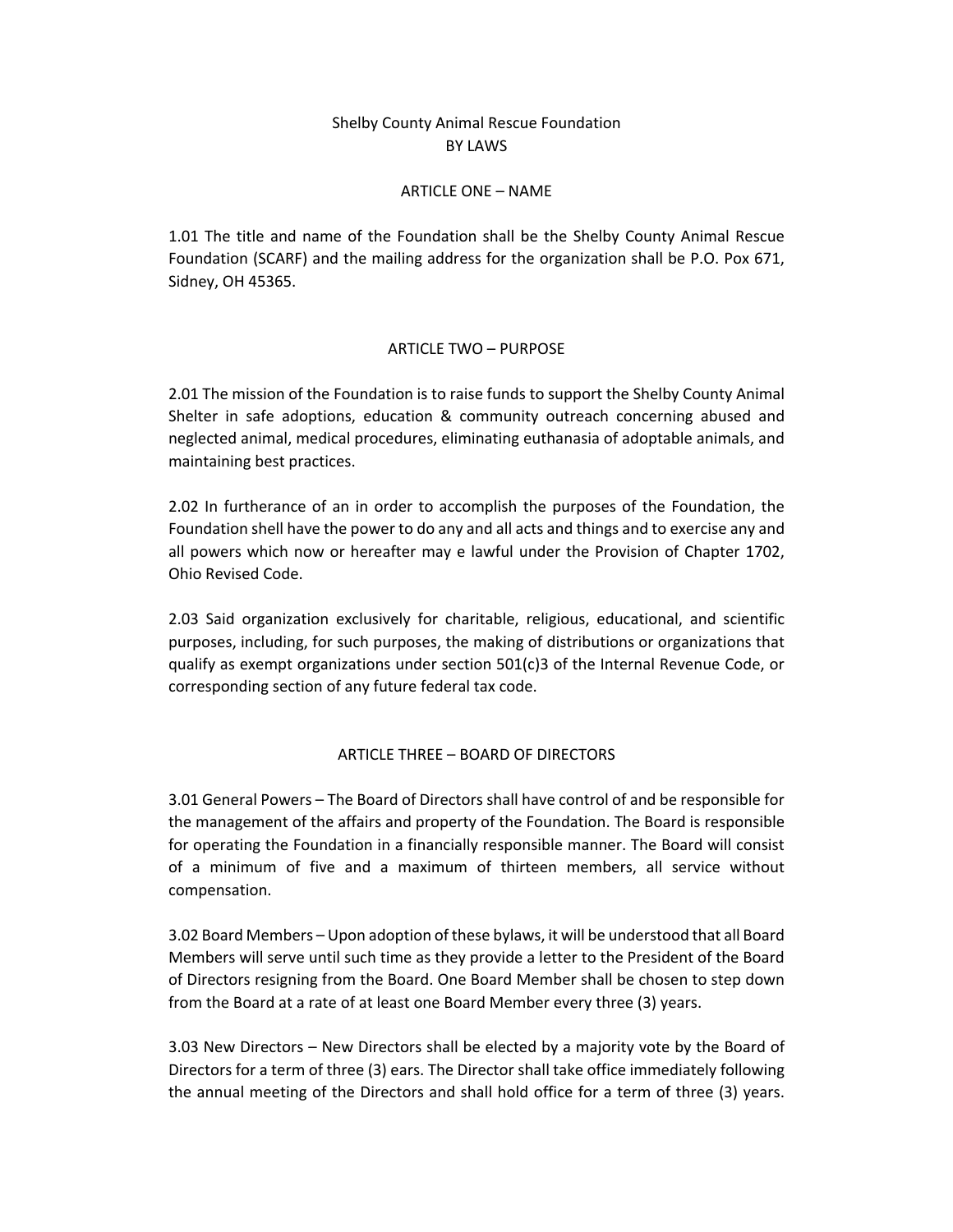He/she will remain a Director as long as the conditions in article 3.04 are met. At the expiration of the Director's term of office, he/she must step down for one (1) year and may then be re-elected to the position of Director for a state three (3) year term.

3.04 Qualifications and Responsibilities – A Director must: attend regular and special meetings; accept the responsibility for chairing a standing and/or a special committee and report to all Board Members at a regular or special meeting, progress of that committee; adhere to the principles and purpose of this Foundation as set forth in Article 2.

3.05 Resignation – Any Director may resign by tendering a written resignation to the President or Secretary. Such a resignation shall take effect immediately. Any member of the Board of Directors who shall be absent for three (3) consecutive regular or special meetings without previously obtaining permission for such absence from the President, shall be deemed to have resigned as a Director upon the affirmative vote of the majority of the Board present at the meeting.

3.06 Removal – The Board of Directors, by a majority vote may remove any Director from the Board of Directors with or without cause.

3.07 Vacancies – In the case of a vacancy in the Board of Directors, the Board of Directors may appoint a successor who shall take office immediately and hold the office for the unexpired term of the Direct or position he/she is appointed.

## ARTICLE FOUR – BOARD MEETINGS

4.01 Regular Meetings – Regular meetings of the Board of Directors shall be held monthly without notice other than this bylaw. All meetings of the Board of Directors shall be held at locations designated by the Board of Directors at least two weeks prior to the meeting being considered for cancellation.

4.02 Special Meetings – The President or any two Directors may call special meetings of the Board of Directors. Notice of special meeting (date, time, and location) will be given to each Board member via email at the member's email address of record not less than two (2) days prior to the meeting.

4.03 Quorum – A majority of greater than fifty percent (50%) of the current Board of Directors shall constituted a quorum for the transaction of business at any meeting. But a lessor number shall have power to adjourn to a specified later date without notice. The act of a majority of the Directors present at a meeting at which a quorum is present shall be the act of the Board of Directors.

4.04 Method of Voting – Voting on any question or in any election may be by voice, vote, or show of hands unless the presiding officer shall order or any board member shall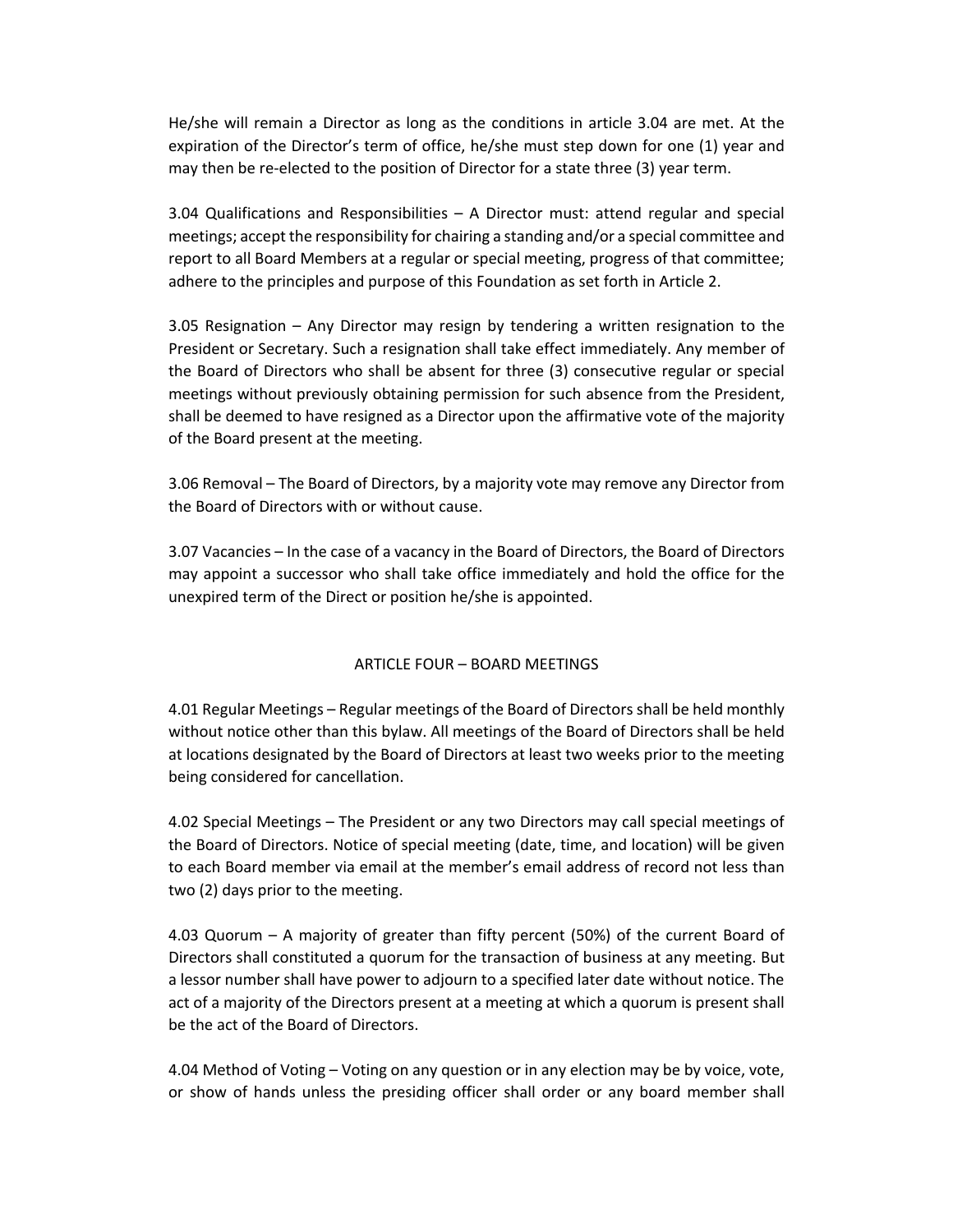demand the vote be by written ballot. Any director may vote either in person or by proxy. Such proxy must be executed in writing or in email format by the Director and be filed with the President or Vice President.

4.05 Emergency Situations – In the event that an emergency situation presents itself between meetings where a vote by the Board of Directors is required, the following process shall be used: The President (or in the absence of the President, the Vice President) shall bring up the issue via an email to all Directors; the item will then be brought up for a vote by a motion of a Director; the motion shall be seconded by another Director; open discussion will be held; and a vote shall by called by the President. All Directors have 24 hours to respond to the vote via email to the President (or Vice President) for his/her vote to be counted.

4.06 Rules of Procedure – To the extent applicable, Robert's Rules of Order, Revised, shall govern the conduct of any procedure at all meetings; all meetings shall be conducted by an agenda.

4.07 Executive Session – Nothing herein shall prohibit the Board from entering an executive session closed to the public at meetings to discuss sensitive and/or confidential matters.

## ACTICLE FIVE – OFFICERS

5.01 The Officers of the Foundation – Shall be President, Vice President, Secretary, Treasure, and such officers as may be elected in accordance with the provisions of this Article. The Officers will be elected in June of each year. These Officers shall be elected by the Board of Directors at a meeting to be held immediately following the Annual Meeting. The Office shall be elected for a term of one (1) year and may be re-elected up to, but no more than four (4) years, step down for one (1) year, and may then be reelected to that same position again. They shall serve until the successors are elected.

5.02 President – The President shall be an executive officer of the Foundation. The President shall preside at all meetings of the Board of Directors.

5.03 Vice President – The Vice President shall, in the absence or disability of the President, perform the duties of the President and act in the President's stead.

5.04 Secretary – The Secretary shall give due notice of the time, agenda, and place of all meetings, preserve the record of the proceedings of the Board of Directors, and perform such other duties as usually expected of such office. At the expiration of his/her term of office, he/she shall deliver all books, papers, and property of the Foundation in his/her possession to the President, or to his/her successor.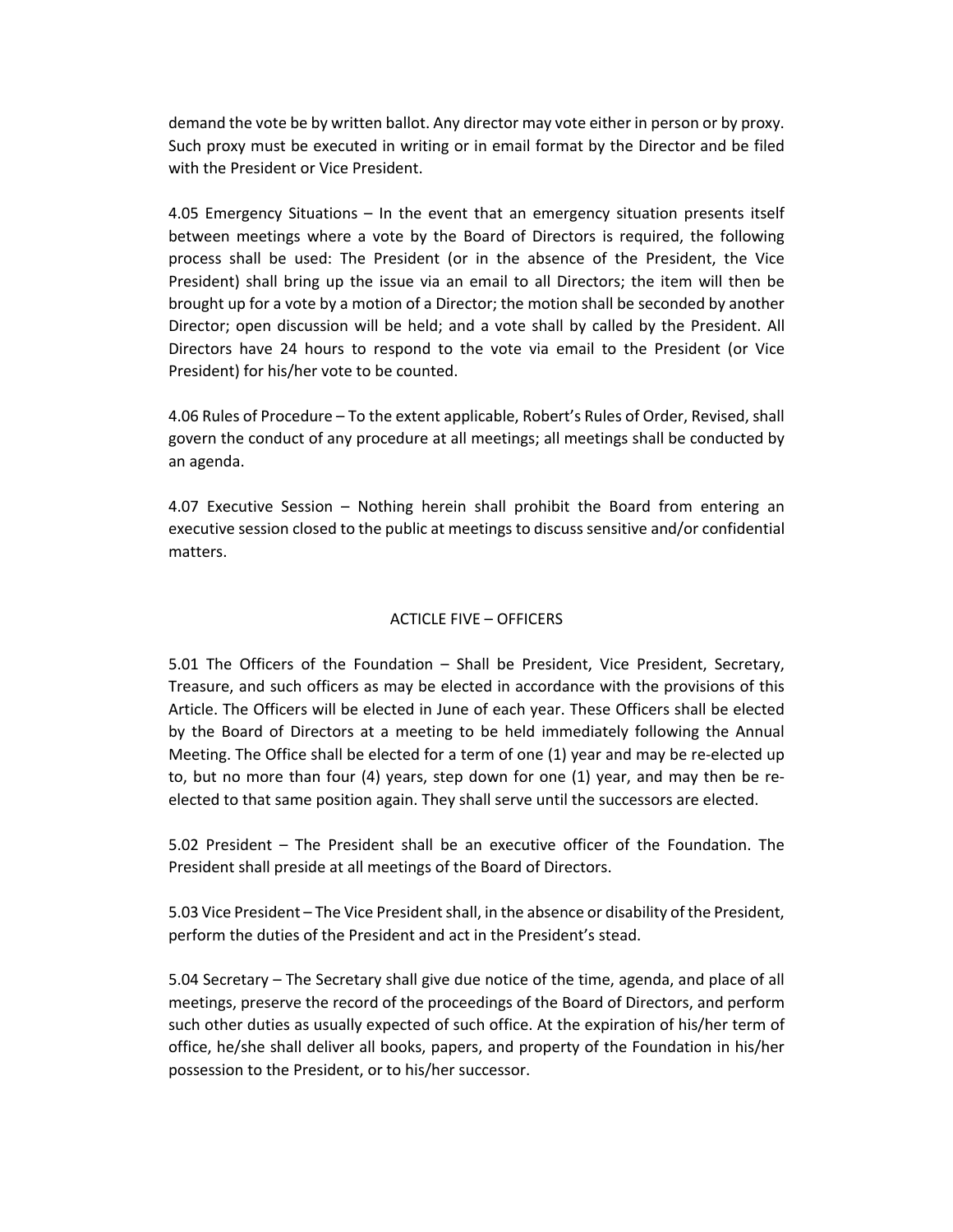5.05 Treasurer – The Treasurer shall have charge and custody of the financial records of the Foundation. The Treasurer of a Board-designated representative shall disburse the funds of the Foundation as may be ordered by the Board, and shall report to the Board of Directors at monthly meetings, or whenever they may require it, an account of all transactions as Treasurer and of the financial condition of the Foundation. At the expiration of his/her term of office, he/she shall deliver all books, papers, and property of the Foundation in his/her possession to the President, or to his/her successor.

## ARTICLE SIX – COMMITTEES

6.01 The Executive Committees – Shall consist of the Officers (President, Vice President, Secretary, and Treasurer) of the Foundation. The Committee shall act between meetings of the Board and shall possess all the powers of the Board regarding the conduct of the day-to-day business of the Foundation. It shall have no power to approve or terminate Directors or to fill vacancies on the Board or in offices. The Executive Committee shall set all policies and procedures for the Foundation.

6.02 Finance Committee – The Finance Committee is responsible for ensuring that Shelby County Animal Rescue Foundation's financial statements and procedures are evaluated to determine that adequate fiscal controls and procedures are in place and that the Corporation is in good financial health. The Treasurer of the Board shall always be a member of the Finance Committee.

6.03 Fundraising Committee – Shall purpose fundraising efforts to the Board of Directors and assist in the organization and execution of those efforts as approved by the Board of Directors.

6.04 Other Committees – The President, upon approval of the Board, may create other committees for such terms and with such powers and duties as deemed appropriate.

6.05 A person need not be a Director to service as a committee member. However, all Committee Chair positions must be held by a Director.

## ARTICLE SEVEN – ORDER OF BUSINESS

7.01 The order of business shall be: (a) Approve the minutes of the previous meeting; (b) Financial Reports; (c) Reports of Boards and Standing Committees; (d) Reports of Special Committees; (e) Special Orders; (f) Unfinished Business and General Orders; (g) New Business; (h) Open Discussion for members at large; (i) Adjournment.

ARTICLE EIGHT – PROHIBITED ACTIVITIES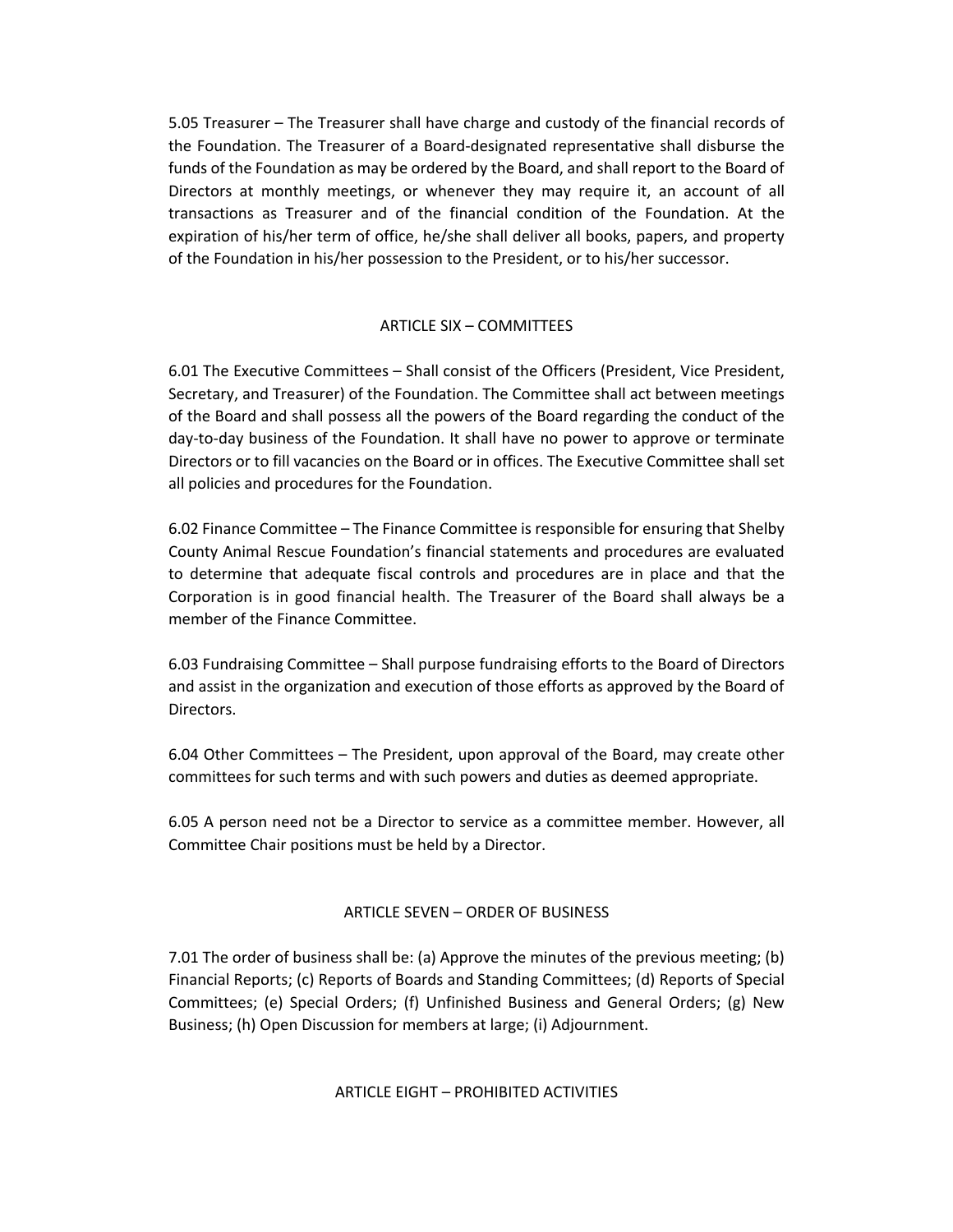8.01 The Foundation shall follow the Internal Revenue Code requires for a  $501(c)3$ Organization as shown below and any further federal tax code requirements for said Organization.

8.02 No part of the net earnings of Foundation shall inure to the benefit of, or be distributable to its members, Directors, officers, or other private persons, except that the corporation shall be authorized and empowered to pay reasonable compensation for services rendered and to make payments and distributions in furtherance of the purposes set forth in Article 2 hereof.

8.03 No substantial part of the activities of the Foundation shall be the carrying on of propaganda, or otherwise attempting to influence legislation, and the corporation shall not participate in, or intervene in (including the publishing or distribution of statements) any political campaign on behalf of or in opposition to any candidate for public office.

8.04 Notwithstanding any other provisions of these articles, the Foundation shall not carry on any other activities not permitted to be carried on (a) by the Foundation exempt from federal income tax under section 501(c)3 of the Internal Revenue Code, or the corresponding section of any future federal tax code, or (b) by a corporation, contributions to which are deductible under section 170(c)2 of the Internal Revenue Code, or the corresponding section of any further federal code.

#### ARTICLE NINE – INDEMNITY

9.01 The Foundation shall indemnify its directors, officers, and employee as follows: Every Director, Officer, or employee of the Foundation shall be indemnified by the Foundation against all expenses and liabilities, including counsel fees reasonably incurred by or imposed upon him in connection with any proceedings to which he may be made a party, or in which he may become involved, by reason of his being or having been a Director, Officer, employee, or agent of the Foundation or is or was service at the request of the Foundation as a Director, Officer, or employee or agent of the Foundation, partnership, joint venture, trust or enterprise, or any settlement thereof, whether or not he is Director, Officer, employee, or agent at the time such expense are incurred, except in such case wherein the Director, Officer, or employee is adjudged guilty of willful misfeasance or malfeasance in the performance of his duties; provided that in the even of the settlement, the indemnification herein shall apply only when the Board of Directors approves such settlement and reimbursement as being for the best interest of the Foundation.

ARTICLE TEN – MISCELLANEOUS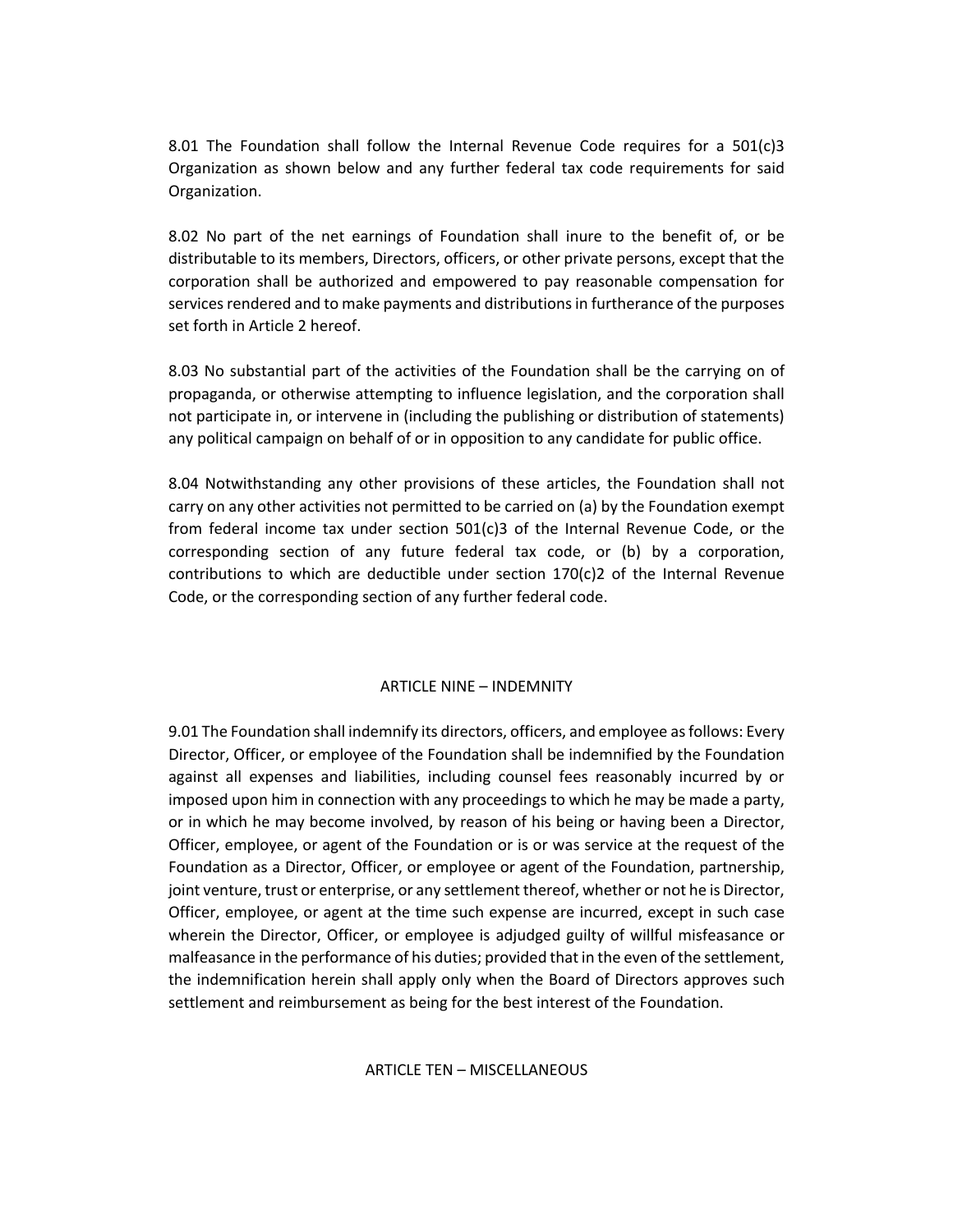10.01 Execution of Contracts – The Board of Directors, except as these Bylaws provide, may authorize any Officer or agent of the Foundation to enter into any contract or execute or deliver any instrument in the name of or on behalf of the Foundation. Such authority may be general or confined to specific instances and, unless so authorized by the Board or by these Bylaws, no Officer, agent, or employee shall have any power or authority to bind the Foundation to any contract or engagement, or to pledge its credit or render it liable for any purpose or for any amount.

10.02 Checks – All checks, drafts or other orders for payment of monthly notes or other evidence of indebtedness issued in the name of the Foundation shall be signed by the Treasurer and another designation Officer/Director.

10.03 Deposits – All funds of the Foundation shell be deposited within five (5) working days without approval of the Board of Directors in which banks, credit unions, trust companies, or other depository as the Board of Directors may from time to time designate, and for the purpose of such deposit, the Treasurer or other Officer authorized by the Board, may endorse, assign, and deliver checks, drafts, and other orders for the payment of noise to the depositories, which are payable to the order of the Foundation.

10.04 Bank Accounts – The Board may authorize the opening and keeping of general and special accounts and may make such special rules and regulations with respect thereto no inconsistent with the provision of these Bylaws, as it may deem expedient.

10.05 Fiscal Year – The fiscal year of this Foundation shall be January 1 to December 31.

10.06 Audit – The Board of Directs may call for an audit at any time they deem appropriate. The audit shall be conducted by a person knowledgeable in financial matters. Cost, if any, shall be borne by the Foundation.

## ARTICLE ELEVEN – AMENDMENTS TO BYLAWS

11.01 Any changes or amendments to these Bylaws may be made by majority vote of the Board of Directors during regular or special called business meetings.

#### ARTICLE TWELVE – DISSOLUTION

12.01 Upon the dissolution of the Corporation, assets shall be distributed for one or more except purpose within the meeting of section  $501(c)3$  of the Internal Revenue Code, or the corresponding section of any future federal tax code, or shall be distributed to the Shelby County General Fund with a line item designated to the Shelby County Animal Shelter. Any such assets not so disposed of shall be disposed of by a Court of Competent Jurisdiction of the county in which the principal office of the corporation is located,